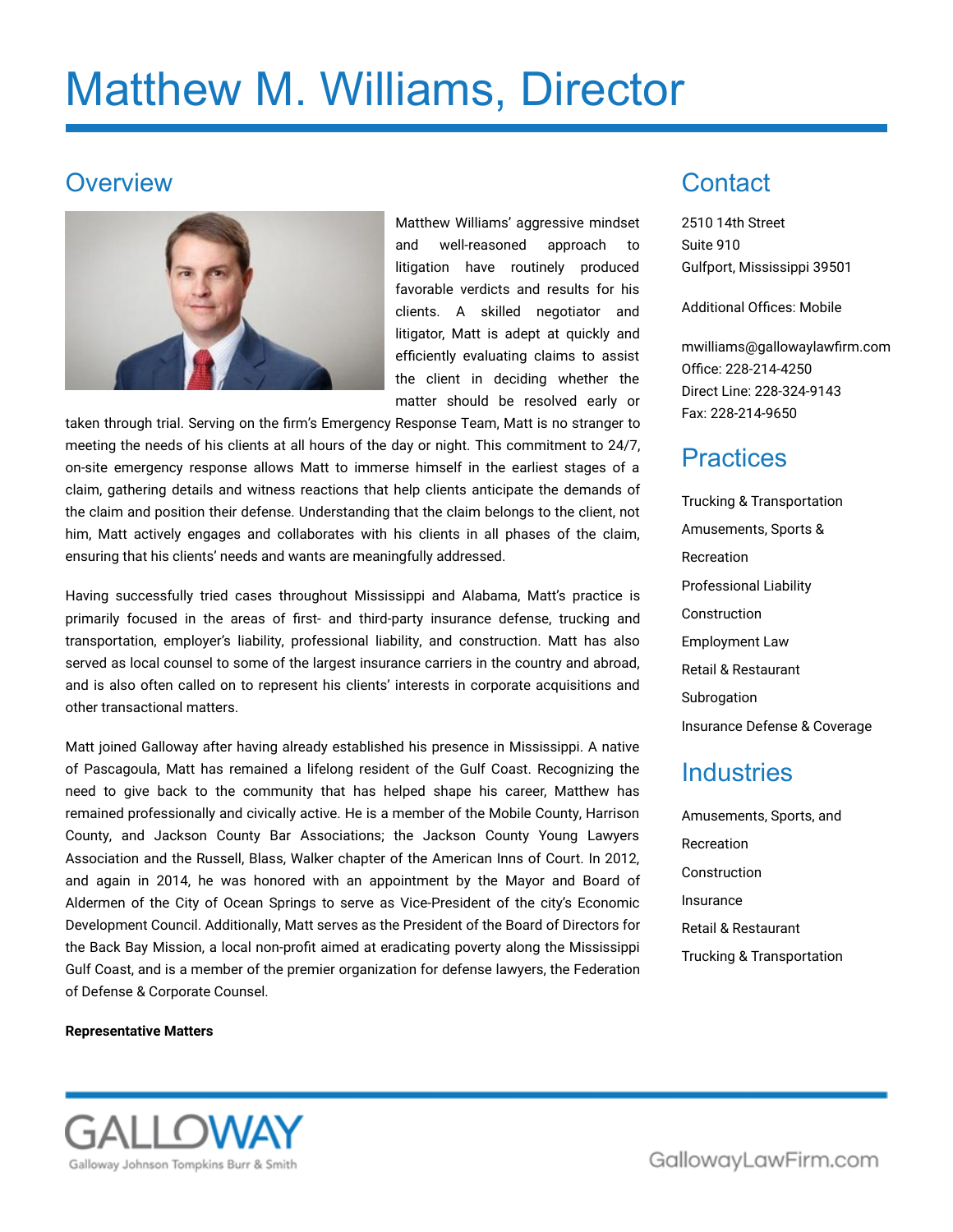- Received a favorable decision from the Mississippi Supreme Court, affirming the trial court's directed verdict in favor of Galloway's client, a trucking company, on the issue of punitive damages.
- An appellate court upheld the validity of a chancellor's appointment of a conservator to an estate and found that the conservator substantially complied with statutory conservatorship requirements.
- An appellate court denied an interlocutory appeal pertaining to summary judgment in a premises case involving the failure of an elevator that caused the plaintiff's injuries.
- An appellate court upheld summary judgment in a case where the plaintiff claimed to have been assaulted and robbed in a casino parking lot.
- An appellate court upheld the trial court's denial of withdrawal of admissions and granted summary judgment in favor of the defendant, an apartment complex, in a case involving death in an apartment fire.
- An appellate court upheld summary judgment based upon the plaintiff's failure to timely respond to requests for admissions and denial of the plaintiff's motion to withdraw admissions in a case where the plaintiff suffered catastrophic injuries after colliding with the rear of a tractor-trailer.
- An appellate court affirmed the dismissal of the defendants as a result of (1) the plaintiff's failure to state a claim for which relief could be afforded under Mississippi law; and (2) for insufficiency of service of process in light of the plaintiff's failure to strictly comply with Mississippi's rules regarding service by publication.
- Obtained summary judgment on behalf of a Jackson, Mississippi restaurant in a case where the plaintiff was claiming to have been shot in the restaurant's parking lot. Additionally, the court awarded sanctions against the paraplegic plaintiff and in favor of Galloway's client related to discovery violations committed by the Plaintiff during the course of litigation.



# **Education**

- J.D., Mississippi College School of Law, 2007
- B.A., Political Science and Journalism, The University of Mississippi, 2004

# Admissions

- Alabama
- Mississippi
- U.S. District Court for the Northern District of Mississippi
- U.S. District Court for the Southern District of Mississippi



GallowayLawFirm.com